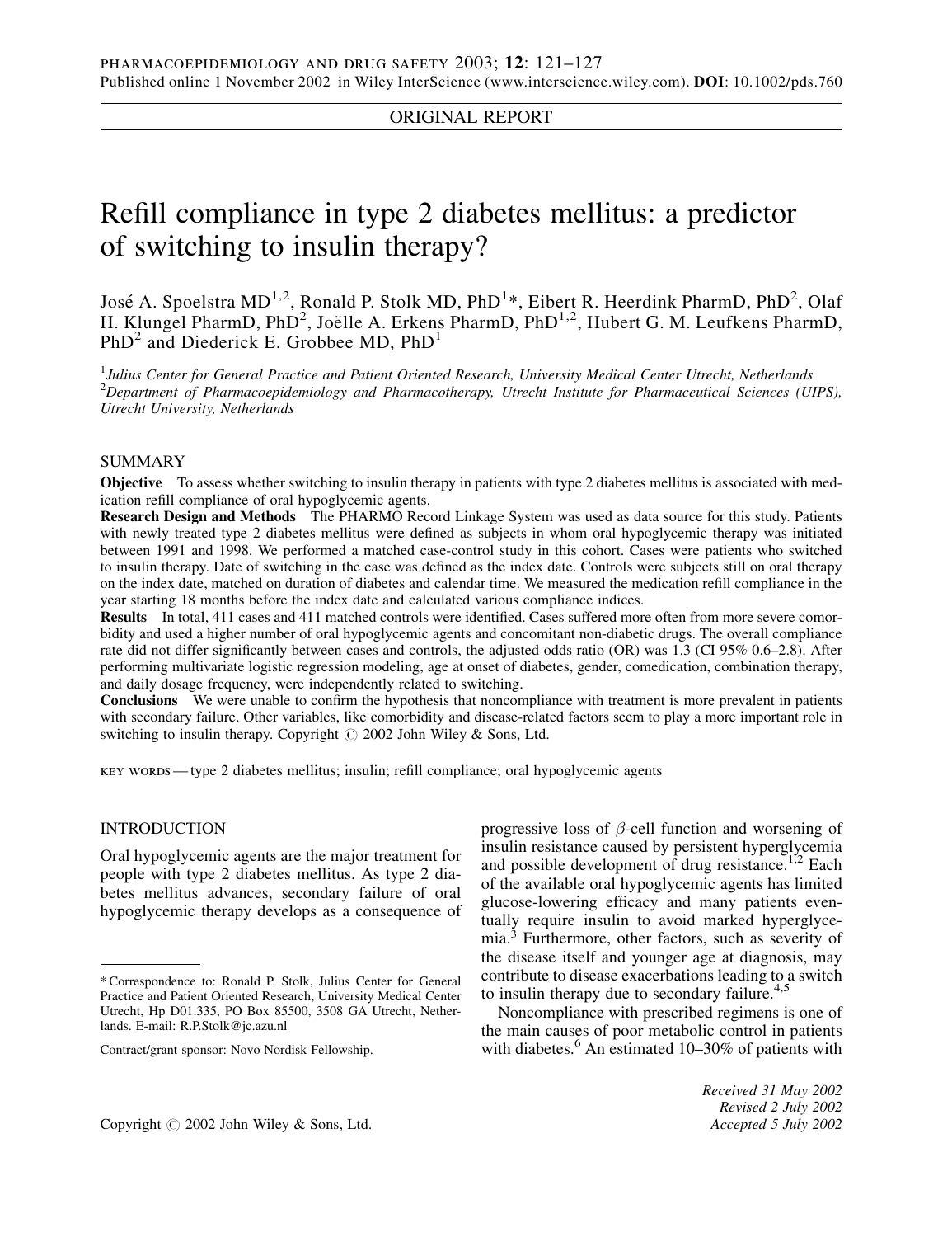type 2 diabetes withdraw from their prescribed regimen within 1 year of diagnosis and, of the remainder, nearly 20% administer insufficient medication to facilitate an adequate reduction in blood glucose.<sup>4</sup> 'Compliance' has been defined as an attempt by patients to take their medication each day as prescribed, or the extent to which the patient's actual history of drug administration corresponds to the prescribed regimen.<sup>8</sup> Patients typically take less medication than they have been prescribed. In several studies assessing adherence to glucose lowering regimens, overall compliance rates between 64 and 83% were found for oral hypoglycemic agents.  $9-12$ 

The prescription refill records of centralized pharmacies are a potential source of information about patient compliance. Based on the assumption that a patient cannot be compliant when he has not obtained sufficient medications, *refill compliance* can be measured.<sup>13</sup> Population-based studies of refill compliance showed that many, if not most, patients fail to continue medication intended for long-term use;<sup>14</sup> therapy discontinuation rates for oral hypoglycemic agents varied between 8 and  $16\%$  per year.<sup>10,15</sup>

Noncompliance of oral hypoglycemic agents results in decreased glycemic control, which falsely indicates secondary failure and unjustified initiation of insulin therapy. The purpose of the present study was to assess whether switching to insulin therapy in patients with type 2 diabetes is associated with medication refill compliance of oral hypoglycemic agents.

### PATIENTS AND METHODS

#### Data source

The PHARMO Record Linkage System (PHARMO RLS) was used as data source for this study. The PHARMO RLS comprises pharmacy dispensing records linked to hospital discharge data of all community-dwelling residents of eight Dutch cities, counting for more than 450 000 patients histories, from  $1985$  onwards.<sup>16,17</sup> Drugs are coded according to the Anatomical Therapeutic Chemical (ATC) classification.<sup>18</sup> Because in the Dutch health care system patients are usually designated a single pharmacy to fill their prescriptions independent of prescriber, virtual complete data are available for each subject. These data include sex, date of birth, drug names with ATC codes, dispensing date, total supply, prescribed

dosage regimen, prescriber, dates on admission and discharge from hospital, and discharge diagnoses.

#### Study subjects

Patients with newly treated type 2 diabetes mellitus were defined as subjects in whom oral hypoglycemic therapy was initiated between 1991 and 1998. The date of starting oral hypoglycemic treatment was presumed to approximate their date of clinical diagnosis. Patients were eligible for inclusion in the cohort if they received no hypoglycemic medication during 180 days (half a year) preceding the date of starting oral hypoglycemic agent use. Furthermore, patients were only included if they were dispensed at least two consecutive prescriptions of oral hypoglycemic agents.

We performed a matched case-control study, nested in this cohort of patients with type 2 diabetes. Cases were patients initially treated with oral hypoglycemic agents who added or switched to insulin therapy. Date of switching in the case was defined as the index date for each matched pair. Their medication history of oral hypoglycemic therapy before the switch was at least 18 months. Controls were subjects still on oral therapy on the index date. We matched cases and a similar number of controls on calendar time (quarter of the year) of first prescription of an oral hypoglycemic agent. From the 430 cases who met the inclusion criteria, 16 were excluded because they discontinued their oral therapy in the 18-month period before the index date. Discontinuation of pharmacotherapy was defined as a gap of at least 365 days (a year) during which the patient used no hypoglycemic agents at all. For three cases, the matching procedure was not successful. Eventually, these additional exclusions left 411 cases and 411 controls for study.

#### Medication use

In general, Dutch pharmacy policy limits the quantity of medications dispensed at one time to a 3-month supply and requires physicians to write new prescriptions at six-month intervals. All prescriptions for oral hypoglycemic agents (sulfonylureas, biguanides, or alpha-glucosidase inhibitors) were retrieved. Both for the cases and controls, we measured the medication refill compliance in the year starting 18 months (a year and a half ) before the index date (called 'risk window'), excluding the half-year period before the index date. Visualized:

| <b>Risk Window (1 year)</b> | Black Period (1/2 year) | After Indexdate       |
|-----------------------------|-------------------------|-----------------------|
|                             |                         | $\hat{z}$ = indexdate |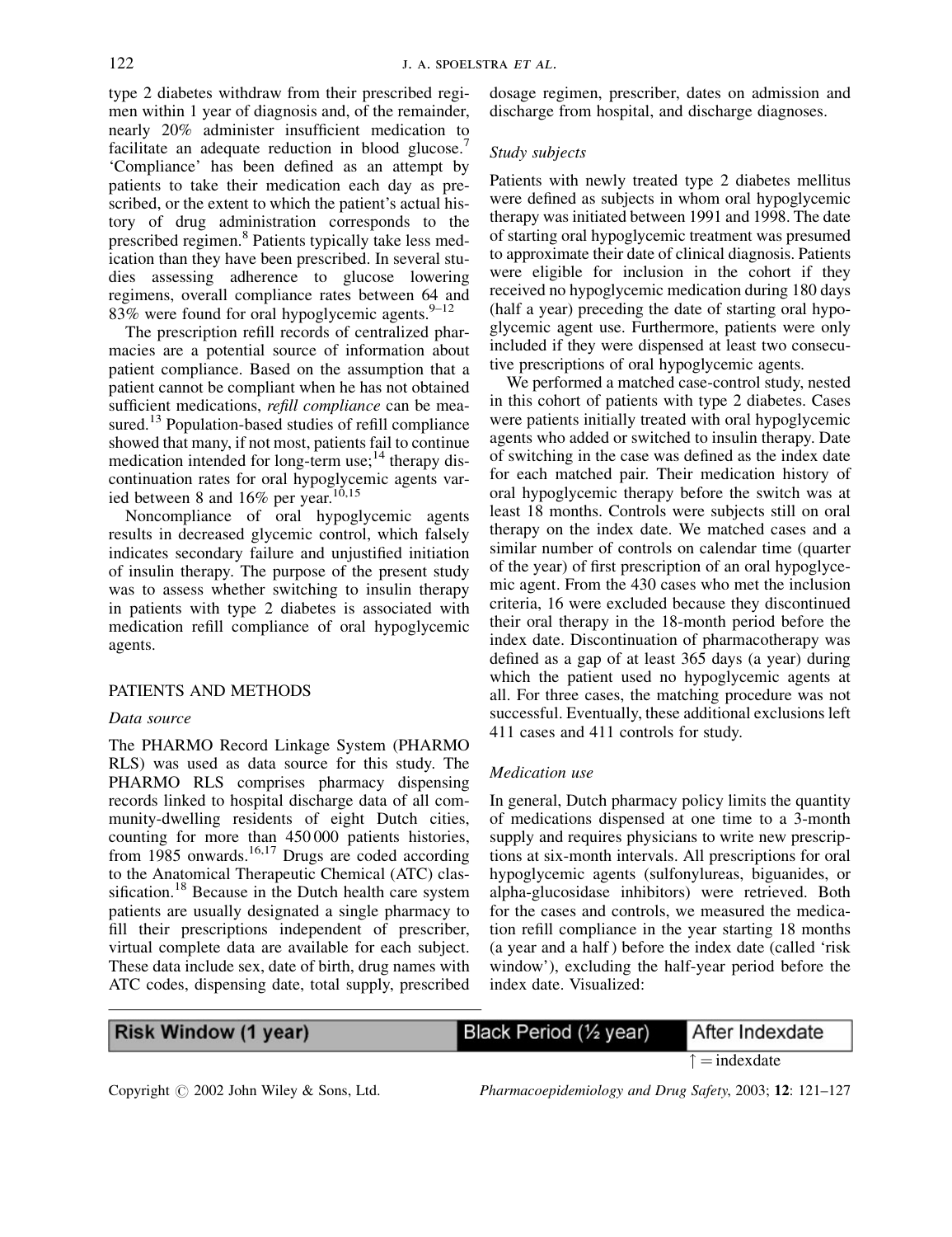The reason we disregarded this 'black period' is because we knew from clinical practice that this episode just before a switch to insulin is frequently featured by cluttered and erratic drug use patterns, with several oral hypoglycemic agents prescribed at the same time and often an unclear dosage regimen, due to the lack of adequate glycemic control in this period. With regard to drug regimen characteristics and complexity, three variables were created from the prescription profile of each patient: the average number of doses per day of oral hypoglycemic agents, presence of combination therapy (concomitant use of more than one hypoglycemic agent), and the number of concurrent medications other than hypoglycemic drugs.

#### Ascertainment of refill compliance

The pharmacy data were used to calculate the compliance measure on the basis of an index previously developed and validated by Steiner  $et$   $al.^{13}$  The intended duration of every oral hypoglycemic agent prescription was calculated from details on the dispensing (total amount dispensed and drug regimen). Firstly, we calculated MED\_INT (Medication-Interval) for all successive prescriptions during the exposure window. MED\_INT is the ratio of days' supply obtained at the beginning of a specific time interval to the days elapsed before the subsequent refill. For a series of refill intervals, an overall measure of compliance, MED\_TOT (Medication-Total), was calculated as the total supply of pills dispensed divided by the total number of days elapsed. Because measures of medication availability may fail to identify clinically meaningful treatment gaps, we also used a third compliance index, MED\_OUT (Medication-Out). MED\_OUT was defined as the total number of days without medications divided by the total days of observation. So, if it comes to perfect compliance, i.e. continuous drug availability, MED\_TOT = 1 and MED OUT  $= 0$ .

Subsequently, different categories of compliance were created from these continuous indices. A classification of undercompliance ('gap') was given if the patient refilled the prescription more than 7 days after the expected date or MED\_INT was <90%. A classification of overcompliance ('oversupply') was given if the patient refilled the prescription more than 7 days before the expected date or MED\_INT was >110%. Relative over- and undercompliance was assessed by dividing the total number of oversupplies and gaps, respectively, by the total number of dispensings. Furthermore, we looked at compliance as a dichotomous measure and considered patients to be sufficiently compliant with their treatment when at least  $80\%$  of the days in the study period were covered.<sup>19,20</sup> Since the outpatient pharmacies do not record prescriptions dispensed during an inpatient admission, the number of days spent in the hospital was included in the model to control for possible underestimation of compliance due to hospitalizations.

#### **Comorbidity**

An individual's morbidity and overall health status was assessed using the chronic disease score (CDS), a validated measure of chronic medical conditions based on medications used. $21-23$  The CDS was calculated by assigning scores (0–5) to classes of drugs according to the severity of the disease for which they were prescribed during a 1-year period, the (hypothetical) maximum total score being 35. Because the study population comprised patients with type 2 diabetes mellitus, the minimum score was 2. For example, a CDS of 7 or more is associated with a fivefold increase in the risk of hospitalization and a tenfold increase in the risk of death. $21$ 

#### Statistical analysis

We performed conditional logistic regression analysis to estimate matched odds ratios (ORs) with respect to the different compliance indices for cases compared to controls, and 95% confidence intervals (CIs), using EGRET. $^{24}$  With regard to potential confounding, we controlled for age, sex, drugs regimen characteristics, days of hospitalizations, and comorbidity as measured by the chronic disease score. We used Chisquare (categorical variables) and Mann–Whitney (continuous variables) tests to evaluate differences in general characteristics between cases and controls. Furthermore, we performed multivariate conditional logistic regression analysis to define a model including only strong and/or known predictors of switching to insulin therapy.

#### RESULTS

In this nested case-control study, 411 cases (patients who switched to insulin) and 411 matched controls (those who did not switch) were identified in the period from 1991 to 1998. General characteristics are given in Table 1. There was a borderline significant difference with respect to sex distribution in cases and controls (50% vs. 44% males, respectively,  $p = 0.06$ ). The mean chronic disease score, as an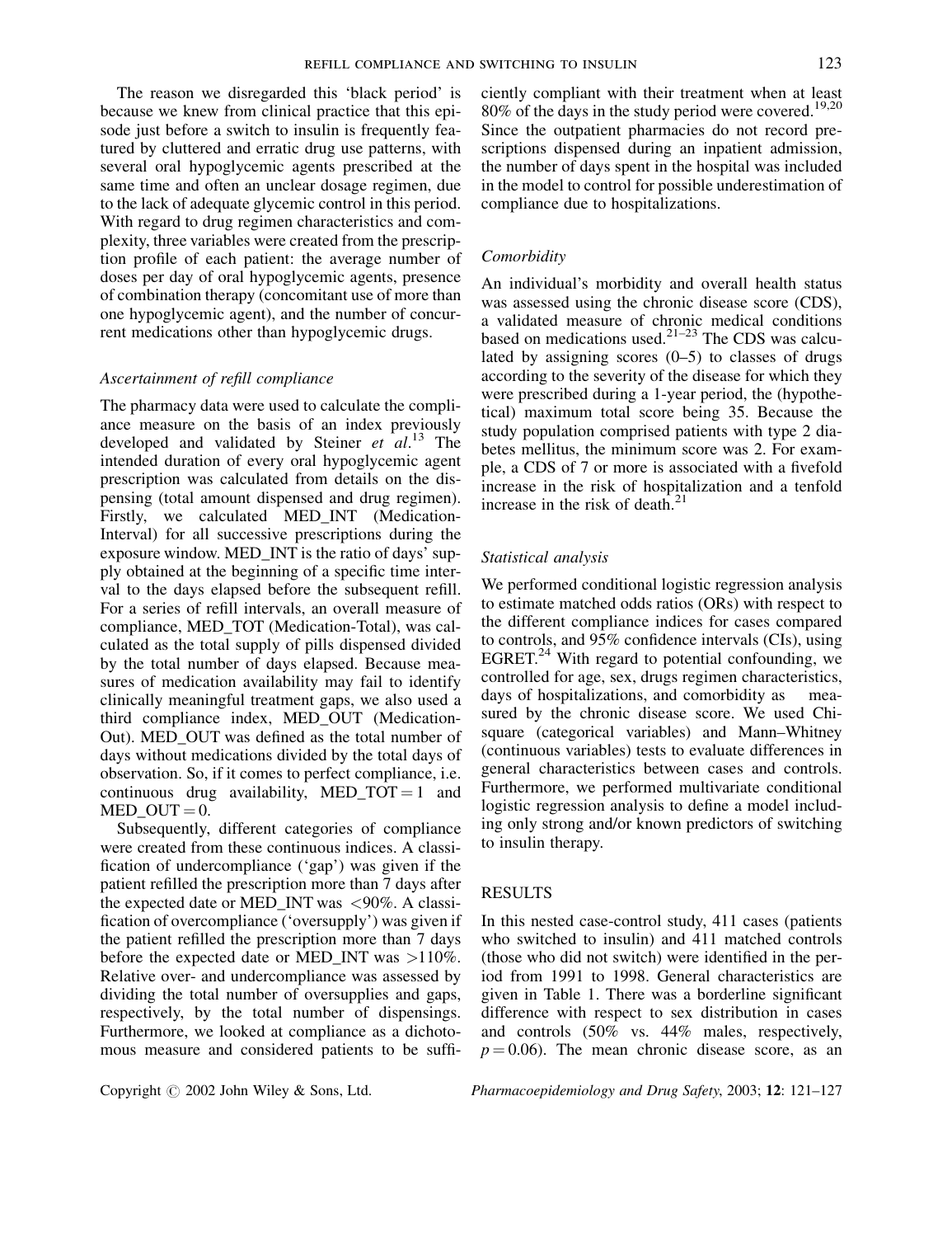|  |  | Table 1. General characteristics of the study population |  |  |  |
|--|--|----------------------------------------------------------|--|--|--|
|--|--|----------------------------------------------------------|--|--|--|

| Variable                                           | Cases $(N=411)$   | Controls $(N=411)$ | $p$ -value |  |
|----------------------------------------------------|-------------------|--------------------|------------|--|
| Male sex $(\% )$                                   | 207 (50%)         | 180 (44%)          | 0.059      |  |
| Age at onset $*(yrs)$                              | $59.0 \pm 0.6$    | $65.0 \pm 0.6$     | < 0.001    |  |
| Calendar year of onset*                            | $1993.9 \pm 0.07$ | $1993.9 \pm 0.07$  | $\cdots$   |  |
| Duration of disease <sup>†</sup> (yrs)             | $3.5 \pm 0.07$    | $3.5 \pm 0.07$     | .          |  |
| Age at switching (yrs)                             | $62.5 \pm 0.6$    | .                  | $\cdots$   |  |
| Chronic disease score:                             |                   |                    |            |  |
| 2                                                  | 95 (23%)          | 105(26%)           | 0.416      |  |
| $3 - 5$                                            | 110(27%)          | 120 (29%)          | 0.437      |  |
| $6 - 7$                                            | 93 (23%)          | 113 (27%)          | 0.107      |  |
| >7                                                 | 113 (28%)         | 73 (18%)           | 0.001      |  |
| Comedication (total number of drugs) $\frac{1}{x}$ | $8.3 \pm 0.3$     | $7.0 \pm 0.2$      | 0.004      |  |
| Number of hospitalizations <sup>†</sup>            |                   |                    |            |  |
| 0                                                  | 351 (85%)         | 359 (87%)          | 0.416      |  |
|                                                    | 40 $(10\%)$       | 41 (10%)           | 0.907      |  |
| >2                                                 | 20(5%)            | 11 $(3%)$          | 0.099      |  |
| Drug regimen                                       |                   |                    |            |  |
| 1. Monotherapy                                     | 172 (41.8%)       | 291 (70.8%)        | < 0.001    |  |
| OHA <sup>§</sup>                                   |                   |                    |            |  |
| Tolbutamide                                        | 34.9              | 50.9               | 0.001      |  |
| Glibenclamide                                      | 37.8              | 22.7               | < 0.001    |  |
| Gliclazide                                         | 18.0              | 19.6               | 0.678      |  |
| Glimepiride                                        | 4.1               | 0.3                | 0.003      |  |
| Metformin                                          | 5.2               | 5.5                | 0.903      |  |
| Acarbose                                           | $\theta$          | 1.0                | 0.182      |  |
| 2. Combination therapy                             | 239 (58.2%)       | 120 (29.2%)        | < 0.001    |  |
| Number of OHAs <sup>§</sup>                        | $1.8(1-4)$        | $1.3(1-3)$         | < 0.001    |  |
| Daily dosage frequency                             | $2.1(1.0-3.7)$    | $1.9(1.0-4.0)$     | < 0.001    |  |

Data are means  $\pm$  SEM or number; variance or percentages between parentheses.

\*Date of first prescription of oral hypoglycemic agent.

 $^{\dagger}$ At indexdate, i.e. date of switching to insulin therapy of the cases.

 $\overline{Z}$ During the one year period refill compliance was measured.

§ Oral hypoglycemic agent, with respect to use of OHAs, percentages are given.

indicator of morbidity and overall health status, was not different in cases and controls (5.7 vs. 5.3,  $p = 0.07$ ). Severe (co)morbidity (CDS > 7) was more prevalent in cases compared to controls (28% vs. 18%,  $p = 0.001$ ). In total, 112 (13.6%) patients were hospitalized during the 1-year exposure period, the maximum number of hospitalizations was 6. With respect to concomitant drug use, cases used on average one (not hypoglycemic) drug more than controls ( $p =$ 0.004). Cases were about twice more likely to use more than one hypoglycemic agent; 239 (58%) cases received combination therapy, compared to 120 (29%) of the controls ( $p < 0.001$ ). The most common combination was a second-generation sulfonylurea derivative with metformin (59%), followed by two different sulfonylureas (16%) and a second-generation sulfonylurea with acarbose (12%).

Table 2 presents various ascertained compliance indices in cases and controls. The overall compliance rate (MED\_TOT) and MED\_OUT did not differ

Table 2. Compliance indices in cases and controls

| Outcome variable                                  | Cases $(N=411)$   | Controls $(N=411)$  |  |
|---------------------------------------------------|-------------------|---------------------|--|
| Compliance rate (MED_TOT)<br>Compliance category* | $0.98(0.17-2.39)$ | $0.96(0.24 - 1.55)$ |  |
| < 0.70                                            | 9.2               | 10.0                |  |
| $0.70 - 0.89$                                     | 16.3              | 16.5                |  |
| $0.90 - 1.10$                                     | 51.6              | 58.4                |  |
| $1.11 - 1.30$                                     | 18.2              | 10.7                |  |
| >1.30                                             | 4.6               | 4.4                 |  |
| MED OUT                                           | $0.15(0-0.86)$    | $0.14(0-0.76)$      |  |

Variance or percentages between parentheses.

\*With respect to compliance categories, percentages are given.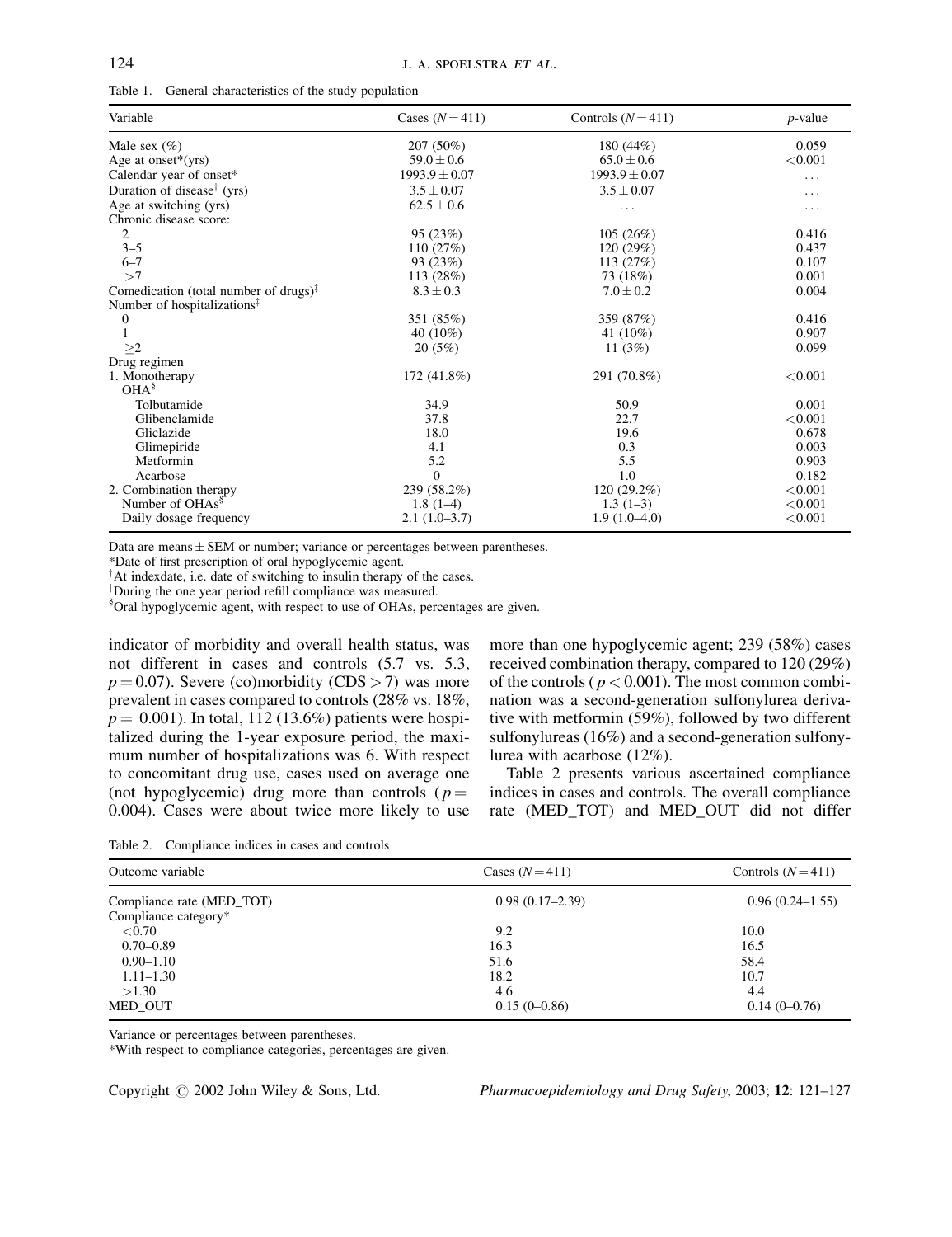Table 3. Determinants of switching to insulin therapy\*

| Variable                                   | OR   | CI95%         |
|--------------------------------------------|------|---------------|
| Gender $(1 = male)$                        | 1.45 | $1.04 - 2.03$ |
| Age at onset (per year)                    | 0.96 | $0.94 - 0.97$ |
| Comedication (per extra drug) <sup>†</sup> | 1.08 | $1.04 - 1.11$ |
| Glucose lowering combination               | 3.44 | $2.36 - 5.03$ |
| therapy $(1 = \text{years})$               |      |               |
| Daily dosage frequency                     | 1.34 | $1.03 - 1.74$ |
| Undercompliance <sup>‡</sup>               | 1.07 | $0.72 - 1.57$ |
| Overcompliance <sup>#</sup>                | 1.51 | $0.96 - 2.36$ |

\*Multivariate conditional logistic regression modeling.

 $\phi$ <sup>†</sup>number of drugs besides hypoglycemic medication.

<sup>‡</sup>Undercompliance: overall compliance rate  $\langle 90\%;$  overcompliance: overall compliance rate. >110%; Reference category: overall compliance rate 90–110%.

significantly between cases and controls. The crude OR for MED\_TOT was 1.5 (CI 95% 0.8–2.8). In addition, after controlling for comorbidity (CDS, hospitalizations), drug regimen characteristics (dosage frequency, combination of oral hypoglycemic therapy, concurrent medication), and patient characteristics (gender, age at onset), the adjusted OR was 1.3 (CI 95% 0.6–2.8). With respect to the different oral hypoglycemic agents, mean compliance rates varied between 96.2 (glimepiride) and 99.3% (acarbose). Compliance was related to frequency of dosage and varied between 98.1 (once or twice daily) and 93.6% (three or more times daily),  $p = 0.01$ .

When we considered patients sufficiently compliant with an overall compliance rate of at least 80%, 86.1% of the cases and 83.5% of the controls were compliant, this difference was statistically not significant  $(p = 0.29)$ . Relative overcompliance was more prevalent in cases (32% vs. 28%, resp.) with a matched OR of 1.9 (CI  $95\%$  1.0–3.7). With respect to relative undercompliance, cases and controls were comparable (33% vs. 34%, resp.). When compliance was defined as 1-MED\_OUT, mean compliance was  $85.3 \pm 15\%$ .

As presented in Table 3, the following variables were related to switching: gender, age at onset of diabetes, comedication, combination therapy (simultaneous use of more than one oral hypoglycemic agent), daily dosage frequency. Overcompliance, defined as a mean overall compliance rate higher than 110%, was a borderline significant determinant ( $p = 0.07$ ).

#### DISCUSSION

We measured refill compliance with oral hypoglycemic therapy among patients who switched to insulin therapy and those who did not. The finding that compliance was only borderline associated with switching does not support the hypothesis that noncompliance with treatment is more prevalent in patients with secondary failure. A recent study by Evans et al. for the DARTS/MEMO collaboration showed similar results; they found in a comparable diabetic population even significantly improved compliance in patients who did commence insulin (100.4% vs. 92.9% in nonswitchers,  $p < 0.001$ ).<sup>25</sup> Other variables, like patient and drug regimen characteristics seem to play an important role in explaining switching to insulin therapy.

Pharmacy records provide a reliable tool to measure drug exposure when compared with home inventory (e.g. a comparison between the prescribed medication vs. the medication in the patient's home) or pill count.<sup>9,26</sup> One important advantage is avoidance of any Hawthorne effect (i.e. improvement of performance when the subject is under observation) by assessing compliance retrospectively by review of prescription-refill records.<sup>27</sup>

Furthermore, it is known that observational studies of drug exposure can be more accurately estimated from dispensing rather than prescribing data, for example, Beardon et al. found an overall rate of non-redemption of 5.2% with regard to prescriptions.<sup>28</sup> Paes and his colleagues already proposed that the use of refill data might be especially useful in the community pharmacy setting.<sup>9</sup> One advantage of this method is that pharmacy computers can deliver a signal if the patient is too late for his or her refill. It provides the possibility to monitor a large number of patients without extra investments.

Compared to similar studies, we found a reasonably high overall compliance rate of 97%.<sup>9,10,12,30</sup> For example, Paes et al. examined the compliance as registered by MEMS<sup>®</sup> (Medication Event Monitoring System) devices of a group type 2 diabetes mellitus patients.<sup>12</sup> They excluded patients using a weekly dose organizer (a substantial part in an elderly population). They found an overall compliance of 74.8%, but compliance was strongly related to frequency of dosage and varied between 98% (once daily) and 66% (three-times daily). We found that higher complexity of the dosage regimen (more comedication, use of combination therapy and higher number of dosages per day) was also associated with a higher risk of switching. This finding supports the 'stepping stone theory', intrinsic to secondary failure. Before the ultimate switch to insulin, intermediate steps are taken, like raising the doses and addition of other oral hypoglycemic agents due to gradually worsening of metabolic control. When we defined compliance as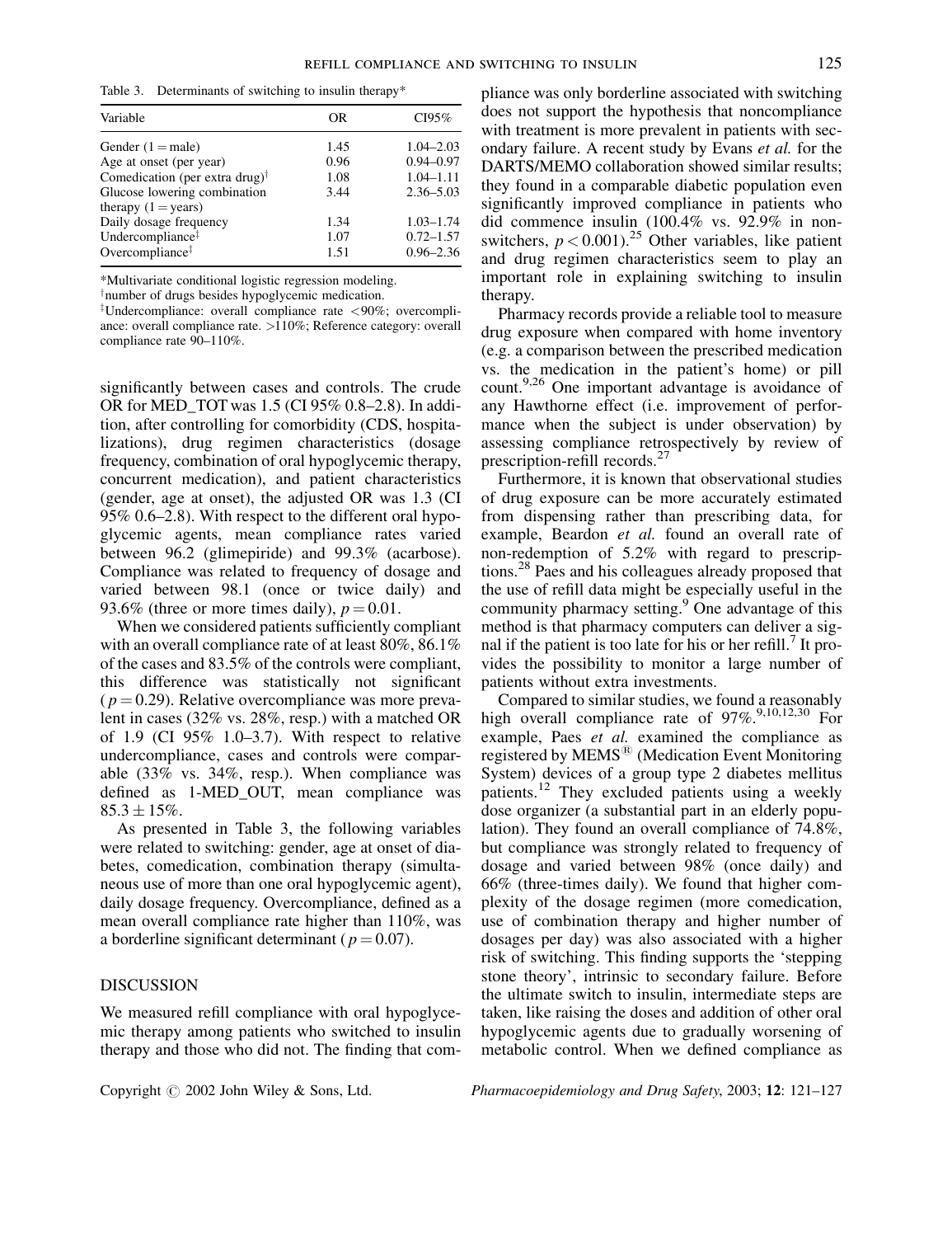1-MED\_OUT, our results were compatible with a study by Venturini, $11$  mean compliance rates were 85% and 83%, respectively.

Refill compliance measures, however, have inherent limitations. First, and most important, refill compliance measures cannot assess the relationship between the duration of drug action and the timing of doses, which has a critical impact on the efficacy of treatment in diabetes. Studies with reliable compliance assessment have shown that the main error patients make is to take the prescribed dose at longer-than-prescribed intervals—often by hours.<sup>29</sup> Other cons of this method are that nothing can be said about patients getting their refills on time, the cause of noncompliance is unknown and in general the results will overestimate compliance.<sup>9</sup> For instance, it is quite common to cash a repeat prescription several days before it is needed for reasons of convenience. However, the occurrence of this phenomenon is not expected to be different between cases and controls. Besides that, measures of treatment gaps make the assumption that both embedded and terminal gaps are due to noncompliance by the patient rather than drug discontinuation by the clinician. Unfortunately, the computerized pharmacy records only provide information on the dosage regimen at the time the prescription is filled, interim changes by the physician remain unobserved. The fact that we did not reveal any difference in compliance rates between cases and controls could be due to interim changes to the drug regimen. Cases are more likely to receive increasing doses in response to their poor glycemic control, resulting in an overestimation of the compliance rate. It is important to realize that if the daily dose changes, so does the duration of supply on hand. For example, if a patient were instructed to double his daily dose, his residual days' supply would be halved. Hence, the refill compliance measurement would be an overestimation of reality. After all, relative overcompliance was substantially higher in the cases. Nevertheless, the high specificity of refill compliance allows identification of a subset of individuals who cannot be taking enough medication to attain a treatment goal, because they have not obtained enough drugs in the pharmacy.14

Within the diabetes literature, the tendency has been to treat adherence and metabolic control as interchangeable constructs. $6,31$  Adherence is one factor, but not the only factor, which may influence a patient's metabolic status only when an effective treatment regimen has been prescribed by the physician.<sup>6</sup> Although early addition of other agents may delay the increasing hyperglycemia, each of the available oral

hypoglycemic agents has limited glucose-lowering efficacy and many patients eventually require insulin to avoid marked hyperglycemia (i.e. secondary failure). In the UK Prospective Diabetes Study (UKPDS), the worsening of glycemic control has been attributed to the natural course of type 2 diabetes and lack of efficacy of current antihyperglycemic therapy.<sup>3</sup> We showed that besides adherence, other, sometimes unchangeable, factors (e.g. age and gender) are strong predictors of switching to insulin therapy.

In conclusion, we found that noncompliance in general was not associated with switching to insulin in type 2 diabetic patients. In the near future, it could be useful to explore the relationship between 'timing compliance' (timing of doses) and metabolic control using the MEMS $^{(8)}$  method. We suggest that other factors independent of a patient's willingness to adhere to a treatment regimen, like disease-related factors, are more relevant in explaining secondary failure in most patients.

#### ACKNOWLEDGEMENT

This study was supported by an unrestricted Novo Nordisk Fellowship, Alphen aan den Rijn, the Netherlands.

#### **REFERENCES**

- 1. Polonsky KS, Sturis J, Bell GI. Non-insulin dependent diabetes mellitus—a genetically programmed failure of the beta cell to compensate for insulin resistance. N Engl J Med 1996; 334: 777–783.
- 2. Groop LC, Pelkonen R, Koskimies S, Bottazzo GF, Doniach D. Secondary failure to treatment with oral antidiabetic agents in non-insulin-dependent diabetes mellitus. Diabetes Care 1986; 9: 129–133.
- 3. UKPDS Group. Intensive blood-glucose control with sulphonylureas or insulin compared with conventional treatment and risk of complications in patients with type 2 diabetes (UKPDS 33). Lancet 1998; 352: 837–853.
- 4. Groop L, Schalin C, Franssila-Kallunki A, Widén E, Ekstrand A, Eriksson J. Characteristics of non-insulin-dependent diabetic patients with secondary failure to oral antidiabetic therapy. AJM 1989; 87: 183–190.
- 5. Turner RC, Cul CA, Frighi V, Holman RR. Glycemic control with diet, sulfonylurea, metformin, or insulin in patients with type 2 diabetes mellitus. Progressive requirement for multiple therapies. JAMA 1999; 281: 2005–2012.
- 6. Johnson SB. Methodological issues in diabetes research. Measuring adherence. Diabetes Care 1992; 15: 1658-1667.
- 7. Skaer TL, Sclar DA, Markowski DJ, Won JKH. Effect of value-added utilities on prescription refill compliance and medicaid health care expenditures—a study of patients with non insulin dependent diabetes mellitus. J Clin Pharm Ther 1993; 18: 295–299.
- 8. Urquhart J. Patient non-compliance with drug regimens: measurement, clinical correlates, economic impact. Eur Heart J 1996; 17(Suppl. A): 8–15.